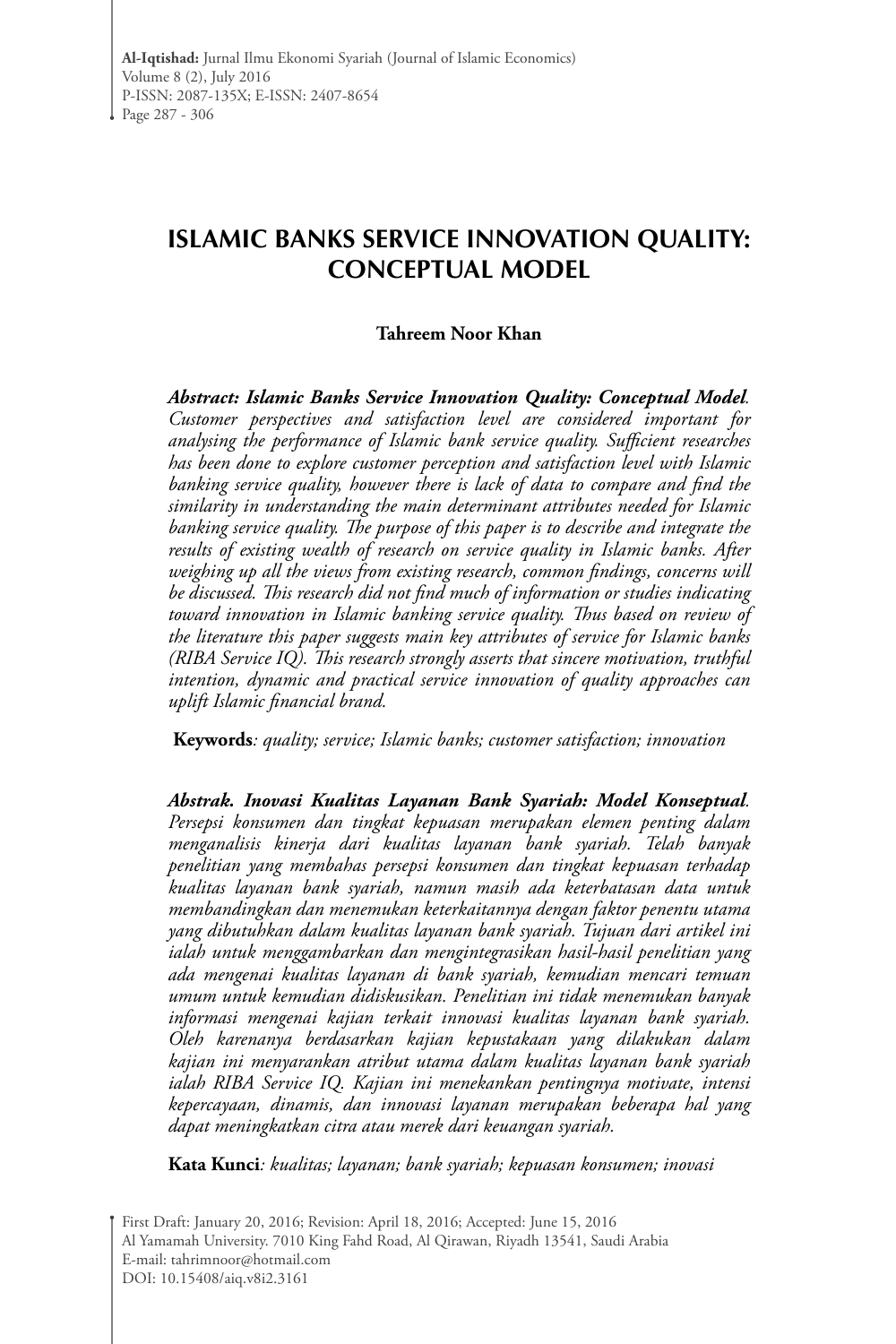# **Introduction**

Islamic banking emerged rapidly to fulfil the financial needs of Muslim consumers, by using different viable modes of Islamic financing. These tools of financing were designed to avoid, unjustified increase of money on money (*ribā*), risk-free return and high uncertainty (*gharar*). To offer Islamic finance products and services, the number of full-fledged Islamic bank branches has increased since 1985. The industry then further expanded with the entrance of local and international conventional banks, which advertised their Islamic banking products heavily. At the present time of heightened competition, it has become more difficult for Islamic banks to differentiate themselves. It is believed that the competitors can quickly copy product and its sharia structure; however it is believed that only the quality of service can be often the differentiating factor between competing banks (Ryal and Knox, 2001; Zeithaml, Berry and Parasuraman, 1988; Ioanna, 2002). Wilson (2009) also stresses that while competing with conventional institutions, Islamic banks need differentiate their services through quality. Availability of products/ services of a higher level, and religious perspective can make Islamic banking easier to choose and can increase customer satisfaction and trust (Haque, et.al, 2009).

To check the penetration level in such intense competitive environment, different methods and techniques have been applied to measure customer satisfaction, knowledge, awareness, trust and level of quality (Aaker, 1996). Parasuraman, Zeithaml, and Berry (1993) proposed a specific list of service quality dimensions to determine the difference of customers' expectations and the actual level of service received: (1) Tangible: Equipment and appearance of staff. (2) Reliability: Ability to perform the promised service accurately (3) Responsiveness: Willingness to help customers, provide prompt service and apologies for any error or mistake (5) Assurance: Staff knowledge, courtesy and politeness of employee (6) Empathy**:** Satisfactory communication and understand individual customers need

In this respect, it is interesting to note that after almost thirty years of the Gaps Model (service quality model by Parasuraman, Zeithaml and Berry 1985, 1988) still researchers utilize original version or adapt with adjustments its scope and application. It is mainly used because of its ease of use and adaptability to different service sectors (Nyeck, et.al, 2002).

Existing literature also believe that Islamic banks' managers can use the CARTER model (Compliance, Assurance, Reliability, Tangibility, Empathy, and Responsiveness) for understanding customers' needs, and to improve Islamic bank service and performance (Othman and Lynn, 2001; Shahril, et.al, 2004). Available data established that there can be a direct, positive, significant and strong link between the effect of service quality on product quality awareness, trust and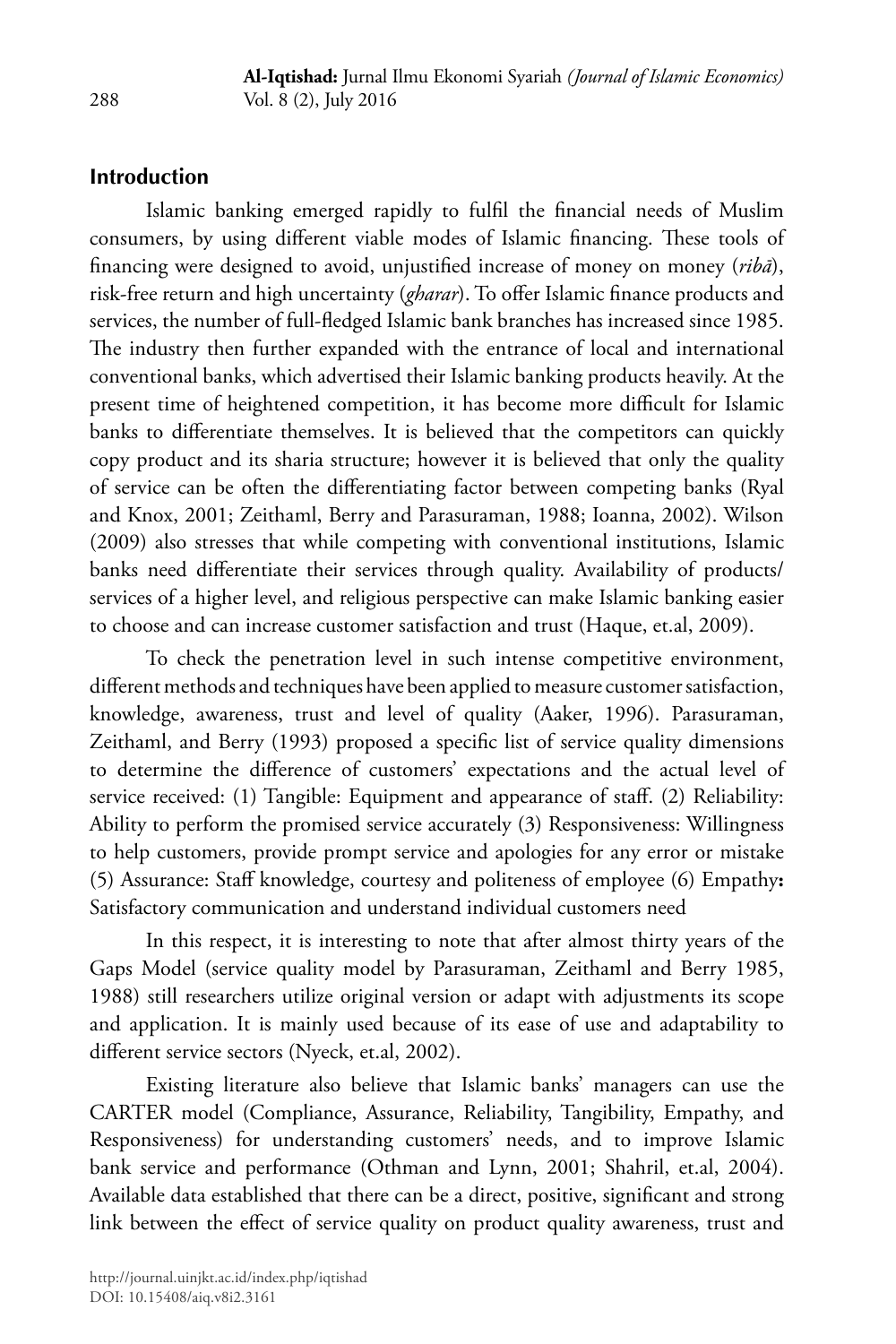most importantly customer satisfaction/loyalty in Islamic banking (Noravida, 2015; Shiraj, et.al, 2014; Bashir, Naeem Akhter, et.al, 2011; Irwan, et.al, 2013; Rashid, et.al, 2014; Warsito, 2015; Hidayat, et.al, 2015). Customer service quality is highly significant on corporate image and highly significant on switching cost aswell (Naveed, et.al, 2014). If the service were not satisfactory customers would be would disappoint and might leave an organisation (Tang and Zairi, 1998; Karin and Ghauri, 2004). According to Fisk (1993), *"The quality of service provided to a customer is one of the main links to customer satisfaction, and customer satisfaction leads to customer retention."*

Customers will remain loyal to an organisation if the service value is greater than that expected from competitors (Zeithaml and Bitner, 1996). Innovation capability has a significant impact to attract the customer towards the organization (Naveed, et.al, 2014). In fact, the prerequisite of high-quality service may be a differentiation strategy in enhancing customer satisfaction (Muslim and Zaidi, 2008). In such harsh competitive global banking market and availability of products /services, Islamic banking has no choice but to focus on attracting, developing, and retaining customer satisfaction. It can be achieved if Islamic banking has good information about customer satisfaction (Muslim and Zaidi, 2008).

Literature indicates that most of the customers choose Islamic financial providers as a result of Islamic aspect and economic/quality services (Erol, et.al, 1990; Haron *et al*., 1994; Dusuki and Abdullah, 2007; Haque, et.al, 2009, Sehrish, 2011; Cheng, et.al, 2011; Salah, 2014; Sameena, 2014). In most cases, religious preference is high because of culture, environment, upbringing, Islamic knowledge and understanding toward religion. However Abdulkader identify moderate Muslims who give more priority to service quality and the time value of their savings (Abdul Kader, 1993). Not only Muslim, in Kuwait, conventional banks' users prefers Islamic banks because of better service (AlSultan, 1999).

Along with religious element, studies indicate that, indicates that, Islamic bank management perceived that their service delivery was unsatisfactory (Izah and Mazlina, 2009). In Pakistan bank managers also feels some lacking of service attitude by the Islamic banks might be some policy matters by the top management (Agha & Ali, 2013). Wakhid and Soviyanti (2007), study also suggested that Islamic leader should lead in such case. Abed (2011) also suggested changes in some factors such as: Employee training and Management decision making, although these kinds of changes need more money and time, in long run it will lead to Customer Satisfaction. Banks should give much attention to issues perceived minor by them but considered as highly important for the depositors such as the dress code of female staff, promptness in giving responses, effective communication skills, and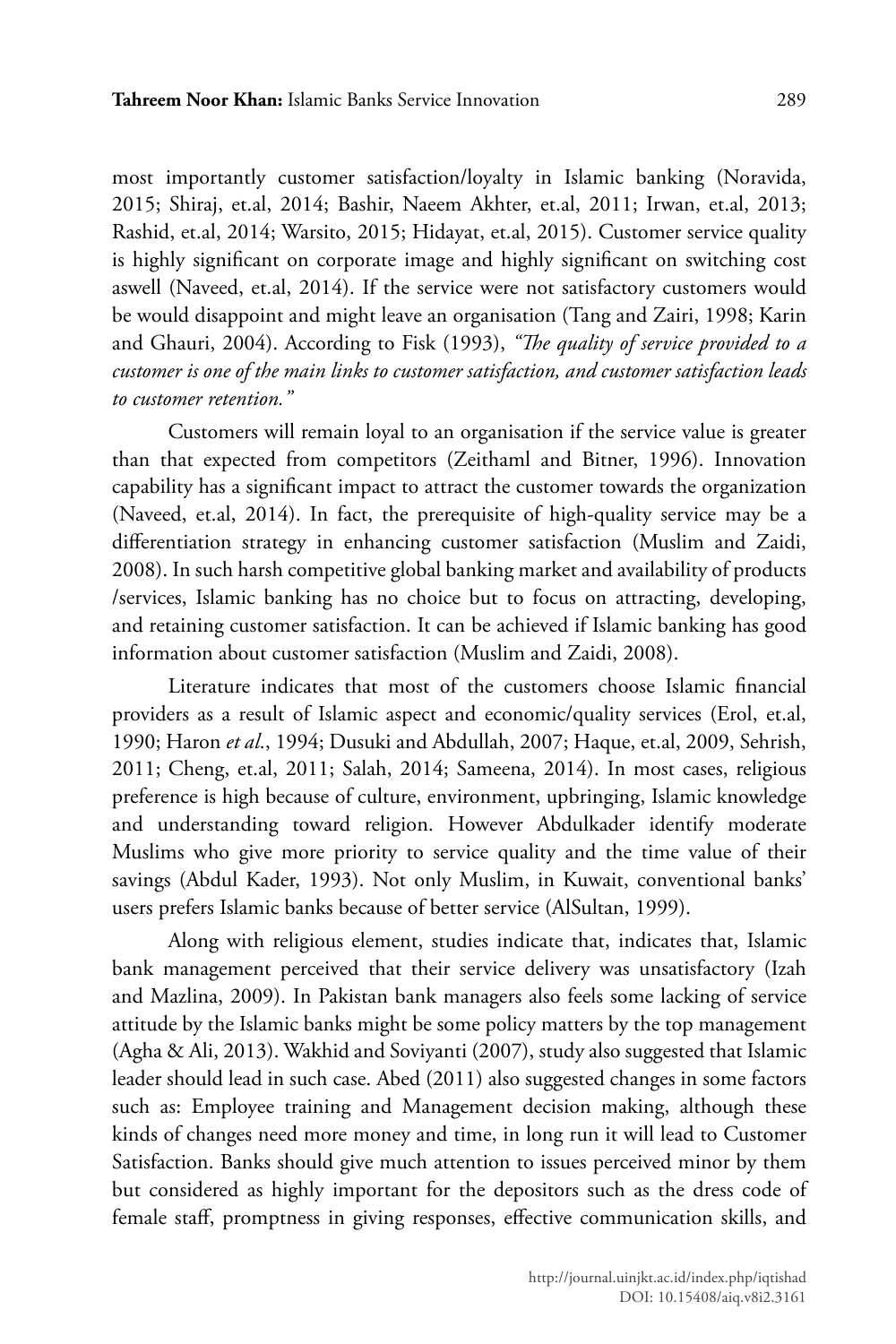strict adherence to information about the bank CSR activities (Muhammad Abduh, 2011). The crucial areas that need the attention of the management were related to reliability and responsiveness (Izah and Mazlina, 2009).

Negative influence of 'Responsiveness' on customer satisfaction exist: rarely provides prompt services and customers have to wait longer hours to be facilitated, thus it then demands for the redesign of the existing communication network of the banks (Asif and Zaheer, 2014; Mubassher and Maryam, 2014). Faizan & Zhou (2013) study suggests that Islamic banks can improve their service quality by improving their Internet facilities and online services. Indeed, sufficient knowledge in various Islamic banking instruments compounded with other relevant aspects such as ethics, professionalism in handling any transaction, duties and responsibilities will enhance productivity and smooth-running of Islamic banking (Noravida, 2015, Dusuki and Abdullah, 2006).

To retain customers, increase customer satisfaction and profitability, in such intense competition it is essential for Islamic bank management and leaders to integrate Service Quality Innovation into their planning and service. Islamic banks may require focusing on strategic choice and providing innovative products/services to gain competitive advantage (Muhammad Ali, 2015). Islamic banks need to have a clear understanding of their core capabilities in compare to their competitors, and how well Islamic bank work together with customers and internal and external experts (sharia scholars, academics, bank professionals, senior researchers) to deliver innovative products and services. They need to make sure roles, responsibilities and culture in the Islamic bank support Service Quality Innovation is having an effective metrics to measure and reward successful innovation.

### **Methods**

The research design, guided by a Qualitative philosophy, inductive in nature. Based on extensive literature review methodology on existing body of knowledge regarding Islamic banks Service Quality. Most of the existing studies (empirical survey) emphasizing one or two country with reasonable customer sample, they set hypotheses to prove that service quality has linked with customer satisfaction and found that there is a direct positive relationship with service excellence as it leads to customer satisfaction and then change into customer loyalty (Rashid, et.al, 2014).

Each existing research has its purpose and findings, however this study believe that the impact of research will be more if we extract the common issues and findings of similar available researches (around 40) to understand the main attribute of service quality in Islamic banks in a greater perspective. This research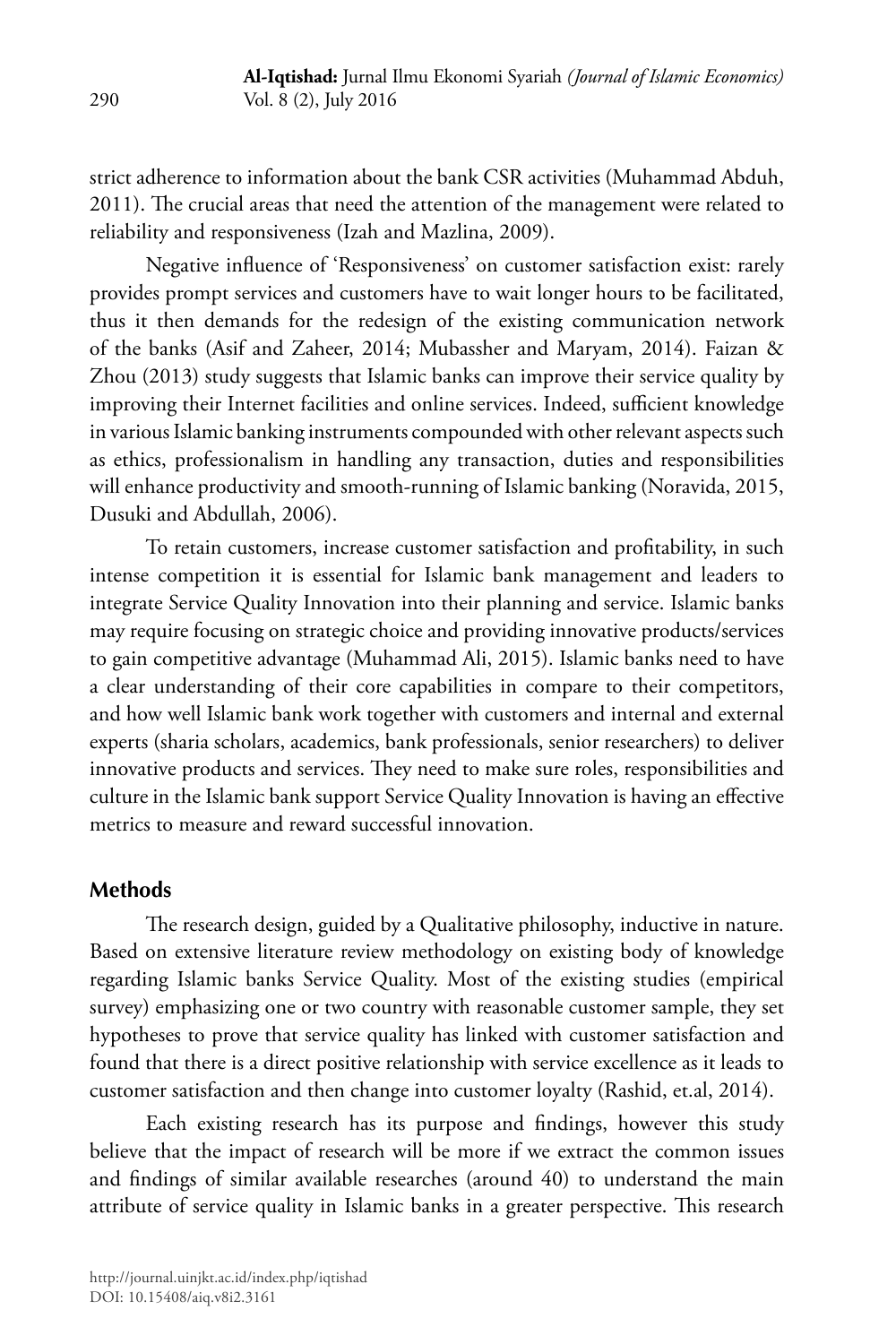made an attempt to collect existing researches between 2000- 2015 with regard to 'Islamic bank service quality' and 'Quality framework model Islamic bank' without restriction to any specific country.

Most of the existing studies used framework of the Service Quality Gap Model of Parasuraman with some modification with religious aspect. Academia seriously lack in-depth research or model thus this research study around 27 existing CATER Islamic banking service survey to identify the most common Highest and Lowest CATER suggested by literature which Islamic bank can focus on strategically to improve their service quality. Researcher believe innovation is possible in Islamic bank service but, some elements need to be focus: Mission and vision statements, HR practice and training, Service innovation regime and Effective Marketing and Measurement strategies

### **Result and Discussion**

There is no specific current service innovation model/study for Islamic banks therefore based on existing research findings, proposing conceptual service innovation model for Islamic bank. Before proposing the model, a discussion of the above four points and the relevant literature review that led to the deduction of these points will be presented.

#### *Constant Reinforcement of element of Vision/Mission statements*

Grais and Pellegrini (2006) explore that selection of mission statements of Islamic financial institutions focus on two broad sets of objectives (compliance and service). Kahf (2004) believed Islamic banks can improved their service through the following: personalizing banking service, providing social objective products/ services, raising the professional level of employed service with customers, and strong concern in the investment department. Grais and Pellegrini (2006) said that to the provision of excellent services are services should provide to all community and promoting professional and qualities of management.

In the same line of approach**,** Nevine (2013) reviewed 8 Conventional banks and the 2 major Islamic banks in Egypt**,** and suggested that management should ensure that the banking environment should concentrate on fair and prompt service to their customers. Corporate Social Responsibility positively influences customer satisfaction toward banking service quality. Managers need to be convinced that social-welfare and profit maximization objectives need not be conflicting goals. Instead, commitment towards various social-welfare initiatives and programs could be used as a strategic marketing tool to enhance reputation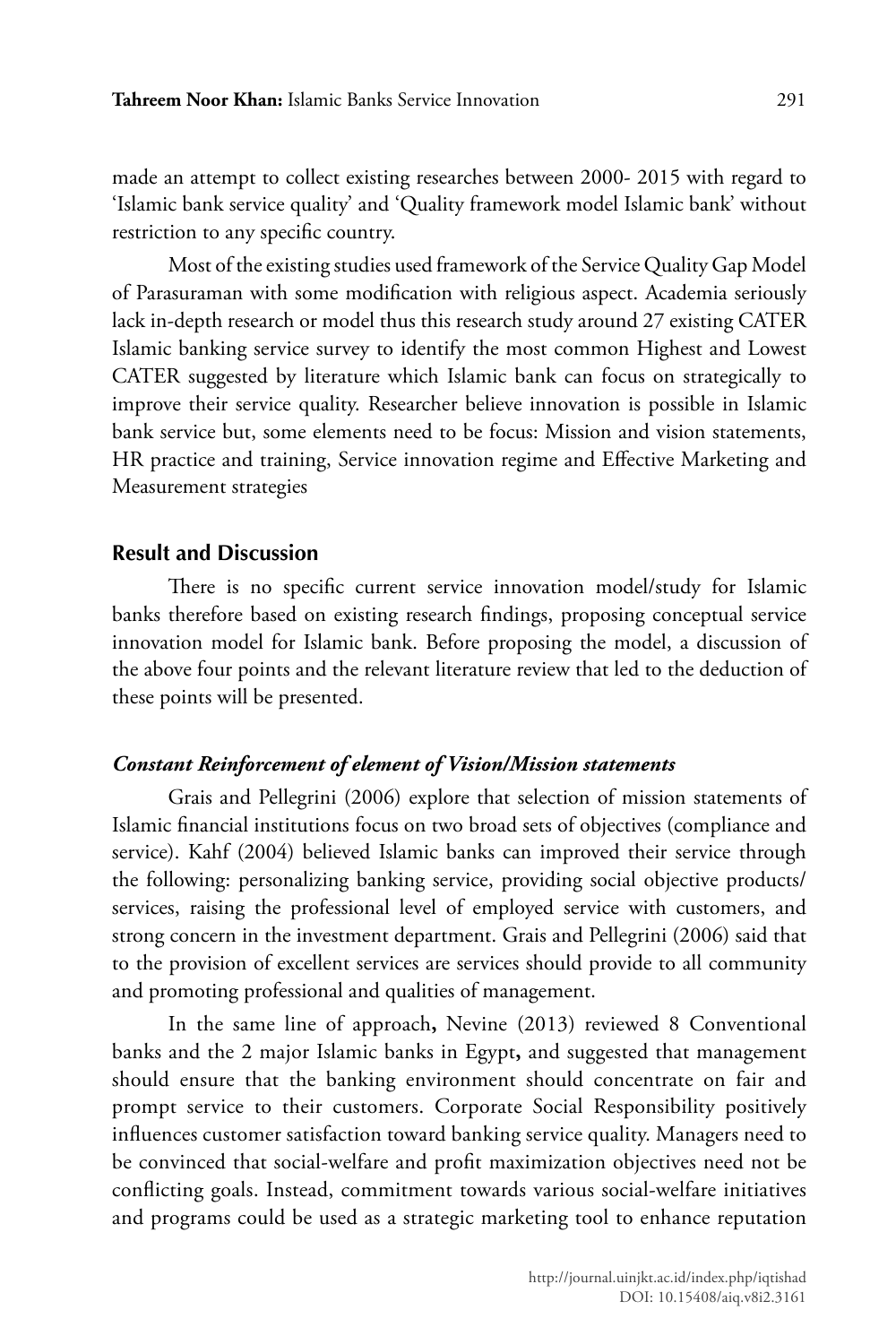and secure stakeholders commitment, which is beneficial and profitable for the business in the long run.

Almost all major Islamic banks emphasize on the same broad approach: unique products, fast, convenient service, technological innovation. Though it is understandable that mission statement in isolation cannot constitute an effective driver behind higher performance, it is recommended that the businesses should coupled these statements with well-motivated team to make sure that Islamic banks respond to the needs of their clientele much in line with their mission statements. A competent, knowledgeable seniors Islamic bank managers will prevents mission drift and actively plans the future**,** redefined on a regular basis in line with changing circumstances, Stick to culture and religious knitting**,** keeping the market led vision and mission central. It provides practical advice to management in key areas such as Islamic law, strategic planning, information technology etc. Failure to forge and communicate a coherent service quality strategy is a serious service quality gap. The implication here is that there should be an interdependent relationship between the mission statement and the practices of Islamic banks for the mission statement to translate into enhanced performance and give that entity a competitive advantage. Strategy is describe as a critical aspect and prerequisite for any sort of innovative activity, and believe without it innovation may be blind, directionless, or never occur (Rubalcaba *et al.* 2012; Stewart and Fenn, 2006).

In 2014, Jordan Dubai Islamic bank (JDIB) won the 'Best Innovative Bank' award by Global Finance Magazine, their mission statement focuses on: "*To provide distinctive and innovative services emanating from the divine principles of Islam to build lasting and solid partnerships and to maximize benefits to all stakeholders".* Thus JDIB banking philosophy is embodied in the bank's slogan "*Solid Principles, Innovative Solutions.* 

It is worth mentioning that JDIB is the first Islamic Bank to utilize the innovative services including the *Queuing System* and introduced award winning products; such as Safwa (elite and affluent customers banking services within the framework of privacy, perfection and respect) and Kanzy (kids' saving account).

Similarly, in 2015, Noor Bank Named 'Most Innovative' Islamic Financial Institution by Global Finance Magazine. Noor Bank Mission is, "*To be ranked among the top 100 most innovative companies in the world, by 2020".*

As a result to fulfil mission component, Noor Bank support deployment of Innovative Mobile Wallet, it will enable users as to make secure and safe payments at many retail outlets within Dubai through their mobile phones - as an alternative to cash. Users will have an option to top up their Mobile Wallet using cash, or their existing credit cards, or direct bank account transfers, or by transferring funds from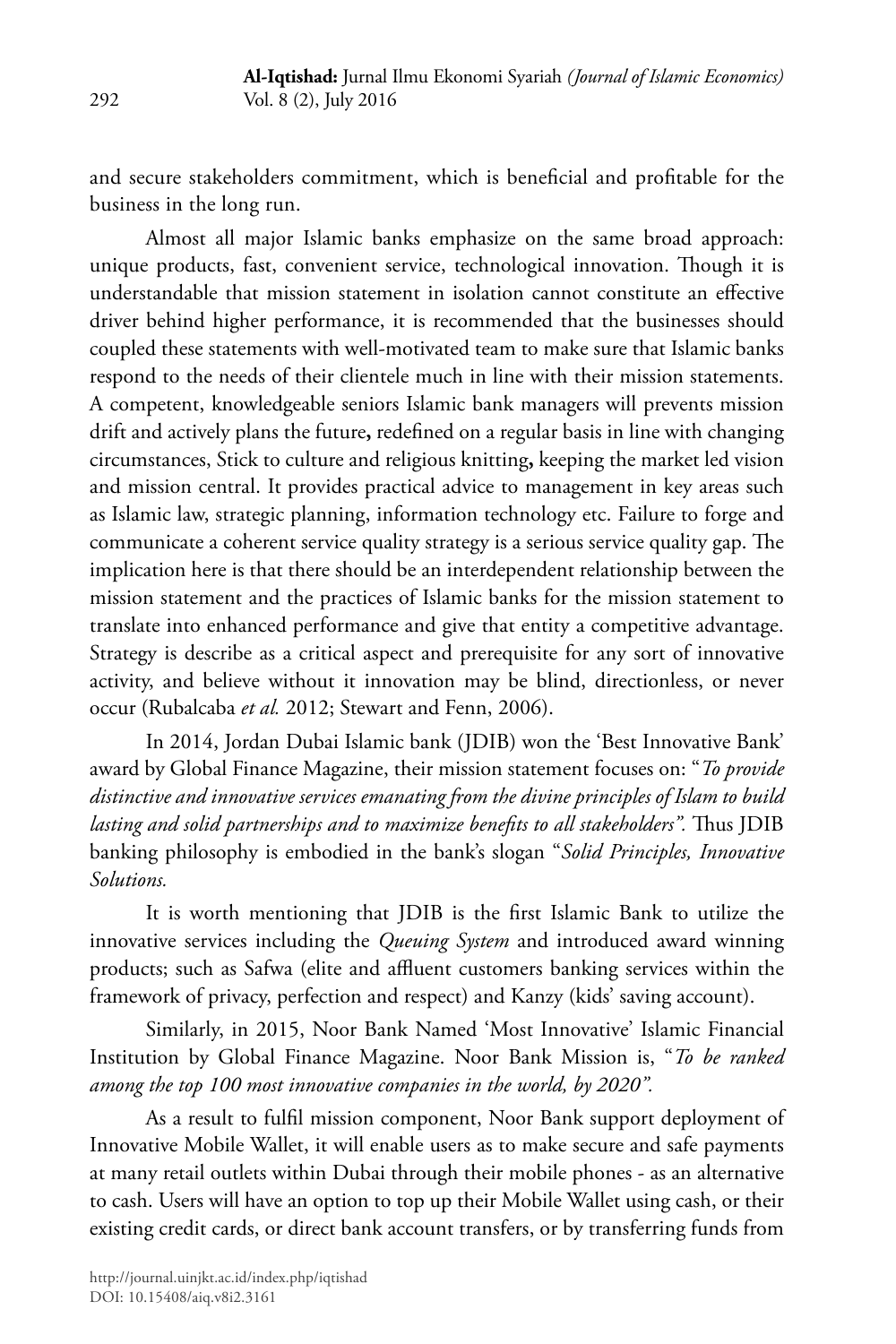one wallet to another – allowing multiple channels. This will be the first application with a stored-value Mobile Wallet feature in the region.

### **Develop Service innovative culture by investing in HR practice and training:**

Shahril, et.al (2004) raise that who should be involved and responsible for implementing service quality in Islamic banks: should it be the board of director, the general manager, mid- management, or all of them? (Shahril, et.al, 2004). For that Shahrani (2015) suggests that Islamic banks need to create feasible service quality programs and put into practice at all management and departmental level. Rice and Essam (2001) suggest that Islamic banks should use a case study approach (employee interviews, focus group surveys and observation) to check integration of top management, staff satisfaction, quality and innovation. However, this research believes, energy alignment is required from top to bottom level, no matter which hierarchy is responsible for developing service quality program.

Instilling a "culture" of customer service is highly dependent on the commitment and competence of the employees, however it involves a host of management and organizational processes such as staff recruitment, selection, training and teaming. Innovative mechanism should be developing at Islamic banks to build staff capacity, successor planning, and a mentorship programme, which rotates potential managerial staff around departments. It will give them exposure to get knowledge about religious implications at banks and operational side as well. Migrating to a service culture is possible in the presence of these satisfying factors it may also create positive, virtuous circles, reinforcing the bond between contact staff of Islamic banks and customers. Employees' care, willingness to help (responsiveness), accurate information and free of uncertainty were the most important factors in providing quality of service by Islamic banks to their customer satisfaction, trust and credibility of the bank (Irwan, 2013). Gronroos (1988, p 13) maintained that customers expect "immediate" and "active" corrective action when a service failure occurs. For taking corrective action, Islamic bank should begin to identify weak area and makeup for such weak aspect, such as most of the customers complained about shortage of staff. Islamic bank should realize and take initiative to increase the number of employees for speedy transaction specifically during rush days (e.g. Ramadan, Eid, Hajj). This can maintain the level of customer satisfaction (Ramdhani, et.al, 2011).

Islamic banks need to invest heavily in training and development of human resource, as it will improve customers handling and enhance image and reputation of the banks, which is the most major determinant for the customer satisfaction (Noravida, 2015). Islamic banks staff should receive training in the skills and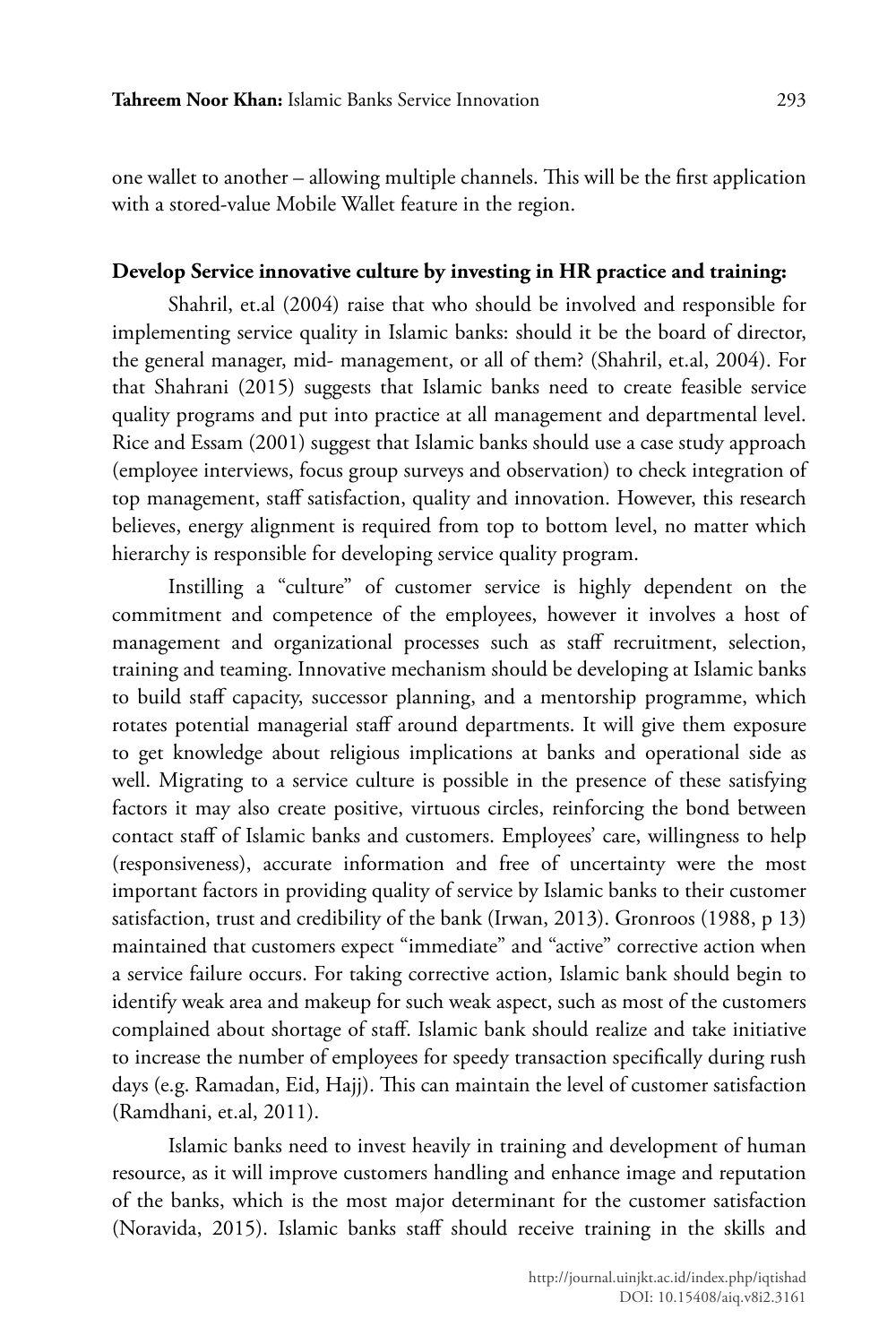capabilities required to deliver service excellence: interpersonal communication, sales techniques, customer care: identifying and resolving client difficulties, emotional smile campaigns, "personalized service" and "service recovery". Such service thinking and service mindset enhances the quality of Islamic banking staff which, in turn, will influence or attract more customers into choosing Islamic financing as their preferred choice (Abdel Kader, 2009). More qualified, experts and knowledge-based work forces are needed for this purpose to be absorbed into this industry. Presence of such qualified experts and knowledge-based work forces will help to promote greater innovation especially in dealing with Islamic financial products (Abdul Ghafoor and Maliha, 2014).

*Staff motivation and energy alignment*: In many Islamic organizations leader does not want to listen to any critics and most of their task is just depend on verbal communication, it effect the relationship between leader and subordinate (Tanjung and Bahri, 2005). Noravida, (2015) recommended establishing a motivating system for Islamic bank employees as well. Adequate levels of autonomy, allowing employees to set objectives, well-designed incentive schemes based on staff performance, and ensure improved service delivery**.** Internal communication and inexpensive corporate notice boards can be used to encourage staff suggestions. For this very reason employee energy alignment and back office process improvements are very innovative endeavours, which demand sustainability, discipline and forethought.

# **Service innovation regime in Islamic banks: Customer input**

Islamic banks should not take for granted the expectation of their customers by assuming that they are prompted to deal with Islamic banks solely based on their religious consciousness. Rather, Islamic bank management must measure the overall customer's satisfaction and understand the nature of service quality and customer value and how these features promote in satisfying customers (Abdel Kader, 2009; Shahrani, 2015). Customers have a different preference in every step of their transaction and decision process (Pepper, 1999). Different consumers have different criteria for using bank products and services, one may choose a bank for religious reason only whereas other consider Islamic banks because of convenient ATM locations, accessibility of the branch, sufficient parking or low charges (Salih, et.al, 2014; Abdel Kader, 2009). Recognizing those customers' individual differences, financial services need to be delivered that are variable, frequent, convenient, affordable, and sustainable.

A survey revealed that respondents in Saudi Arabia are dissatisfied or neutral position with regard to quality services. There is no department responsible for quality measure and control in organization, therefore study suggest that here is a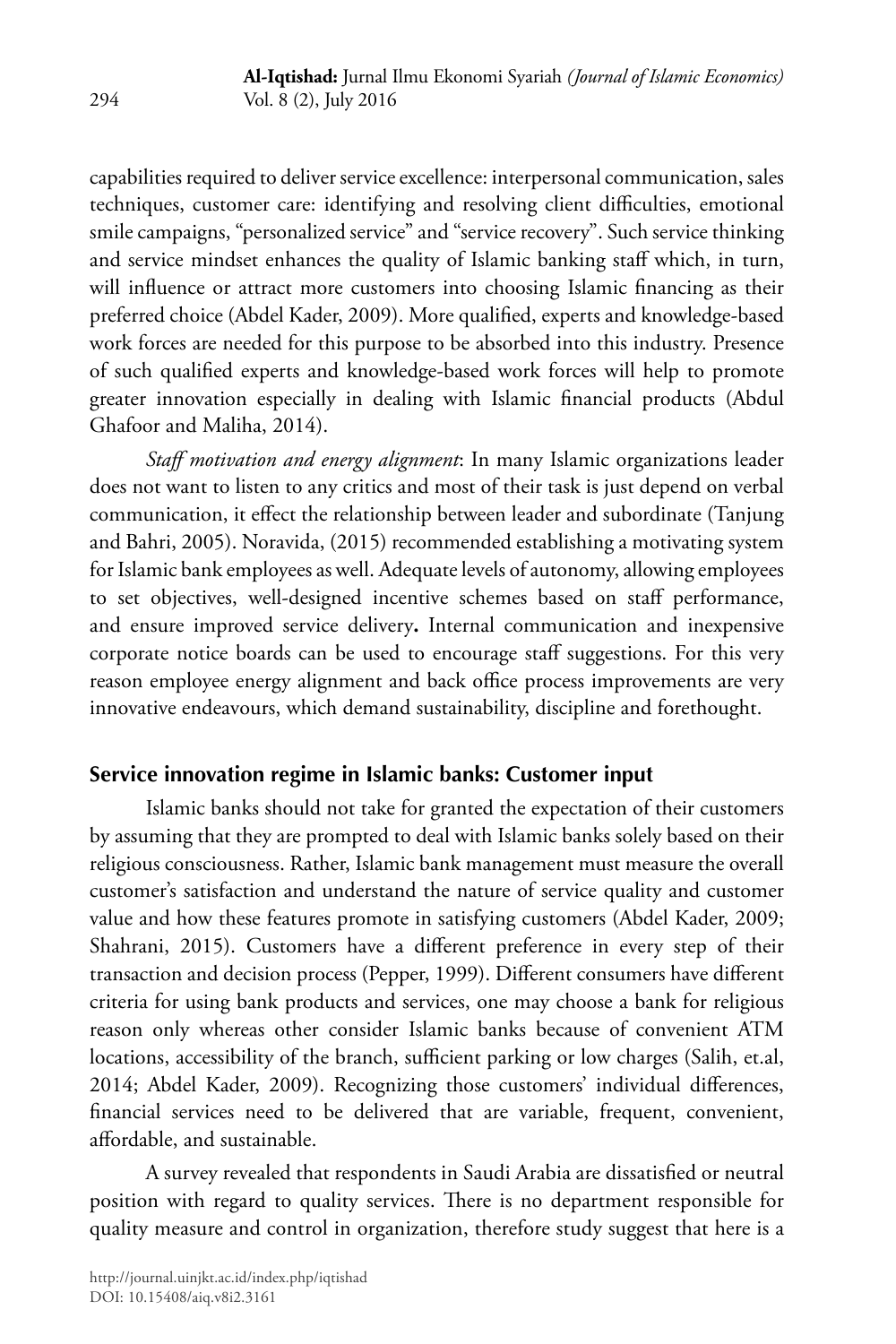need to utilize quality knowledge and practice at both operational and managerial level (AlShahrani, 2015). Any customers' complaints or disappointments upon Islamic bank's service quality must be treated wisely and carefully in order to retain existing customers and prevent them from switching to other banks (Muhammad Abduh *et al*., 2014). Often customers complain that all customers are not treated equally. They have to wait a long time to have a service. According to them valued and loyal customers always get extra facility and customized services from officers where normal customer do not. Systematic monitoring of complaint data should lead to identification of critical service encounters and potential failure points. Input from employees to this process is vital, as they can contribute to identification of the causes of failures and resulting customer dissatisfaction (Muhammad Abduh *et.al,* 2014). It will help in innovating the specialized services according to the needs and demands of the customers. In this regard, the financial institutions must focus in terms of end result of their service quality innovations (Mubassher and Maryam, 2014).

*Not to ignore demographic aspect:* Impact of service quality factor on customer satisfaction among the customer is depends upon the demographic profile of the customers. Frequent surveys, specifically demographical approach could be conducted to obtain the data from the different customers regarding their perceptions, expectations and recommendations to improve the service quality (Mubassher and Maryam, 2014). For example, the degree of influence of the service quality factors on customer's satisfaction is higher among the male, mature and highly educated customers (Norma, 2012). Among non-Muslims, the X-Generation has a more favourable perception towards Islamic Banking than Baby Boomers (Loo, 2010).

The findings of Ahmad *et al.* (2010) suggested that bank managers should consider the demographic characteristics of their customers in order to take quality initiatives to improve their products. The findings provide a guideline to Islamic banks regarding meeting the expectations of male and female customers according to their specific requirements. Bank managers of both Islamic and conventional banks should take innovation on quality to improve their banking products and service by considering demographic characteristics of the customers (Shiraj, et.al, 2014).

Similarly Akram and Parves (2015), insist to conduct research about how demographic variables including income, gender, religion, age, and profession affect Islamic banking service quality perceptions? Many of the previous researches on this construct have been done in developed countries Mubasher and Maryam (2014) conducted this research study in a developing country where the concept of customer service and service quality is entirely different from developed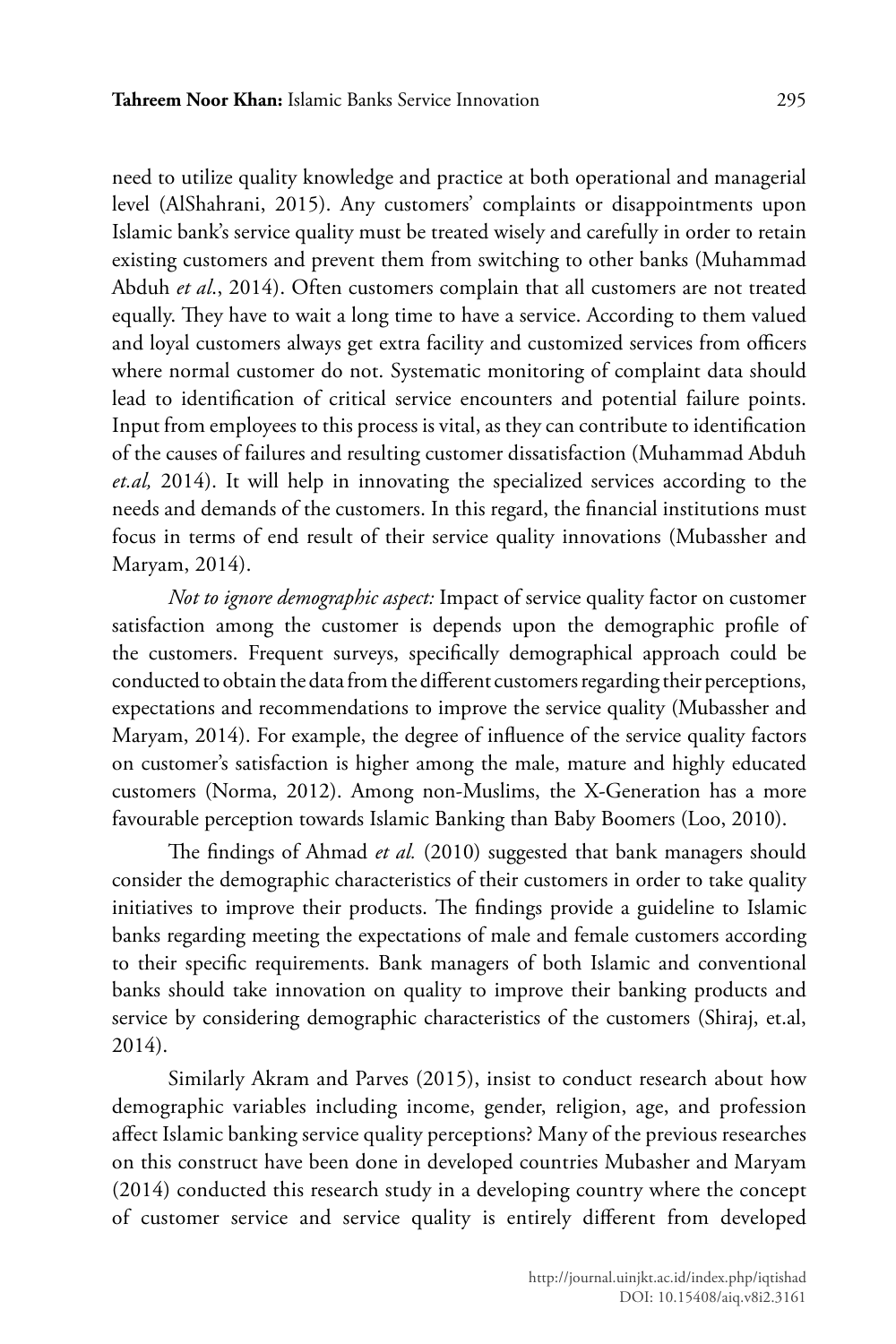countries on environmental grounds. Islamic banks need to be aware of another categorization of customer based on Taufeeq (Ability) and Hidayah (guidance). Research identified four types: "Sharia Loyalists" (Taufeeq+ Hidayah), "floating market" (taufeeq + no hidayah) or "market trend follower" (hidayah + without taufeeq) (Adnan, et.al, 2013).

*Untangle research regarding Service innovation regime*: Islamic banks customer service measures needs urgent improvement in order to ultimate survival in the banking sector (Agha & Ali, 2013). Response rates for surveys of service quality and satisfaction "are declining" because they are often conducted with "a research mentality" research for the sake of research and do not adequately address the informational role or re-involve customers in providing on-going feedback to banking services. In such dire need, Islamic banks can establish an innovation incubator lab to drive improvement in products, services, and processes. External partnerships with academia and internal train dedicated innovation research teams can carry out customer-focused research to expand the department research ability. New ways of collecting data such as Islamic banking Service Quality "Idea contest", "brainstorming session with customers" and "mystery-shopping" can establish. Conducting a global competitor review on innovative practices in Islamic financial services can inspire idea generation. If Islamic banks adding new services, measure the return on that specific innovation. Efficiency in service innovation has to be appreciated. On the other hand, Islamic banks can share their experiences so their practical solution can become theory on academic grounds. Learning from academic to practical and vice versa can be proactive if the collaboration happens.

# **Effective Marketing and Measurement strategies**

Shiraj, et.al. (2014) concluded that there is a positive and greater relationship between service quality and customer satisfaction in Islamic banks. However, in some cases, it is found that customers have limited knowledge in relation to Islamic banking products in Pakistan (Sehrish Rustam, 2011), Brunei (Bashir, 2013), and Kuwait Finance House (Kamal, et.al, 2013). This is due to the reason that Islamic banks have not done enough marketing their products and services. This requires more efforts from the bank's management to familiarize its customers with all its existing products and services as well as introducing new products (Kamal, et.al, 2013).

One of the main selection criteria of Islamic banking in Pakistan is: mass media advertising, along with responsive attitude of the bank staff (Abdul Ghafoor and Maliha, 2014). Some literature suggests that Islamic banks should pursue an aggressive customer awareness campaign about Islamic banking products and their benefits to the customers (Gambo, 2013). Whereas, other literature stresses Islamic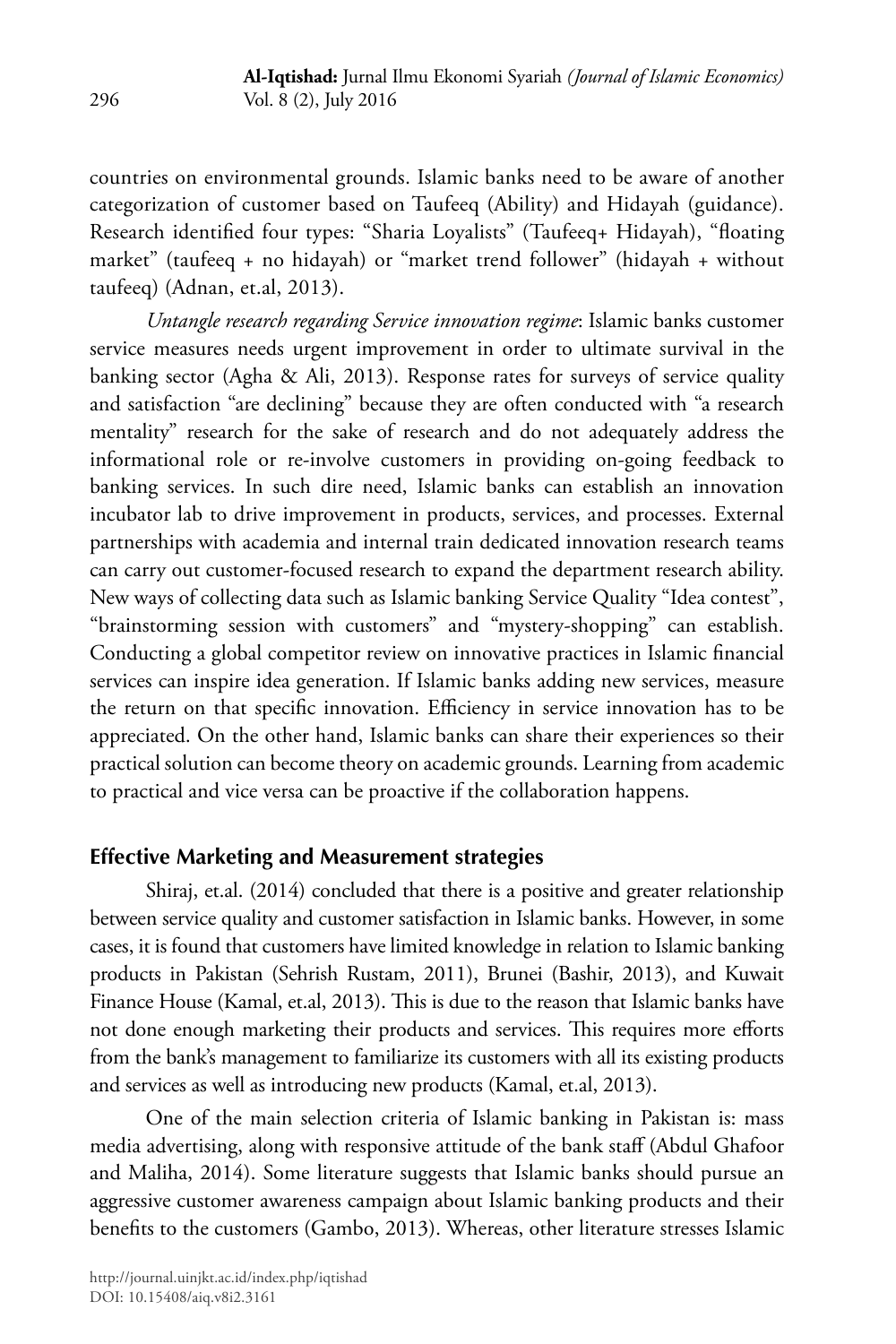banks may be required to do counselling, effective promotion to attract existing and potential target market and focus on strategic choice in providing products and services which are more innovative in order to gain competitive advantage (Muslim and Zaidi, 2008; Shiraj, et.al, 2014). Proper marketing and promotion of Islamic financial services will improve customer's satisfaction and reputation of Islamic banks (Abdul Ghafoor and Maliha, 2014).

The impact of service quality gaps on strategy formulation and implementation makes it increasingly important for the top management to realize. Lack of staff knowledge in the basic principles of Total Quality Management, work pressure and tight deadline, poorly defined indicators/too many indicators are decisive factors that affect negatively on growth and success of Islamic banks (Haque, et.al, 2014). Identification of key internal performance indicators, standard working procedures, organizational structures, redesign the business function and processes can serve as a measure of the effectiveness of the performance of the organization (Lubis, 2015; Mubassher and Maryam, 2014). For continuous improvement and adopting service quality effectively in Islamic banking management requires a clear understanding of what service quality means to their customers. Customer's' may be more concerned towards other aspects of services, so prime objective of the business strategy of Islamic banks should be to use effective diagnostic tool to understand and determine premium service quality factors that enhance the customer perceived value, satisfaction and loyalty (Mubassher and Maryam, 2014).

Successful banks strategies: Literature suggests that Islamic banks may find it useful to observe the practices of successful banks so as to design their programs for enhancing the quality of their services (Shahrani, 2015). Interior benchmarking: Another suggestion to retain existing customers and attract more new customers was an interior benchmarking system, it can establish based on the results obtained (Noravida, 2015). Whichever franchise of Islamic banks that acquire high customer satisfaction should become a benchmark to be exampled by other branches of the bank and vice versa (Noravida, 2015). Train Islamic banks employees based on service quality measurement: Islamic banks should train their employees on the application of service quality measurement techniques. Service quality gaps affect service delivery; so departmental managers must detect and eliminate them as early as possible in any service operation. However, Islamic bank employees will not appreciate service quality measurement techniques if it has not led to increased job satisfaction, reduction of job process, and limited creativity.

Usages of latest technology should be increased and employee should be skilled in operating that technology. Without accessibility to data, makes the process impractical, and likely to be underutilized. The information needs to be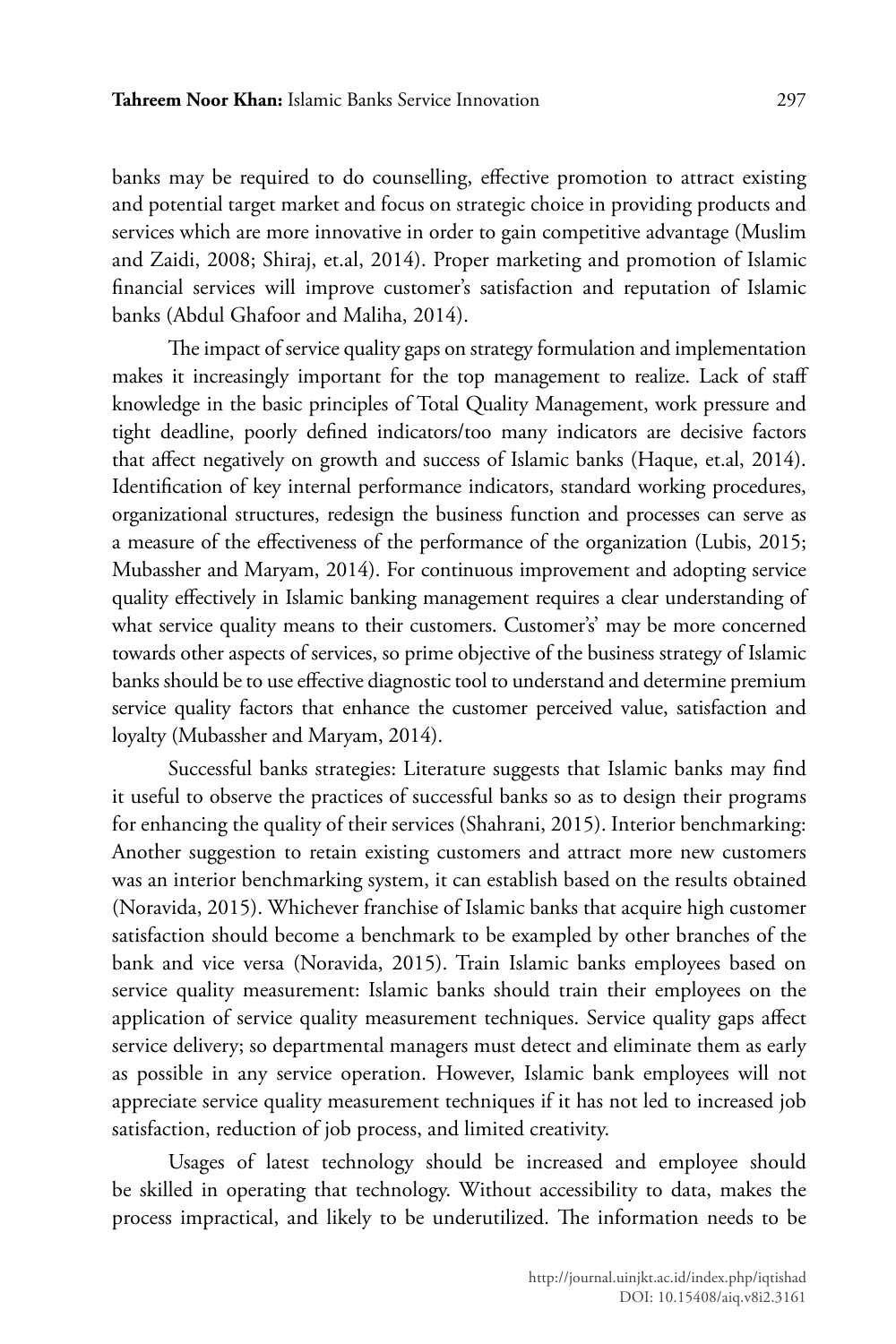updated due to customer needs and expectations change over time. To enhance the quality of service and its impact on the management, Saleh (2005) included 'Data Measurement, Analysis and Improvement' and 'Quality Practice Tools and Methodologies' in a model along with eight main elements: first, Management Leadership and Commitment. Second, Islamic Bank Strategic direction, including vision, mission. Third, Customer Focus as a Driving Force. Fourth, Core Business through Sharia Principles and Compliance. Fifth, Quality Practice Tools and Methodologies. Sixth, Bottom-up Contribution (through employees). Seventh, Competitive Infrastructure. Eight, Data Measurement, Analysis and Improvement



Figure 1-Islamic Banks Quality Monitoring (Saleh, 2005)

# **Findings Islamic Banks Service Quality Dimensions**

Due to the pervading role of services, this research believes that service quality has no boundary or end point but can always be improved. Literature review findings also confirmed that service quality is one of the critical success factors that can effect customer satisfaction and loyalty. It is noticed from the literature analysis that for Islamic bank customers, Religious factors considered as the main motivation in bank selection. To investigate religious aspect, CARTER model added Compliance dimension. Apart from religious factor, Responsiveness and Reliability dimensions are significant factor for Islamic banks customers. Responsiveness (timely reaction towards the customers' needs) is a crucial determinant of service quality, and the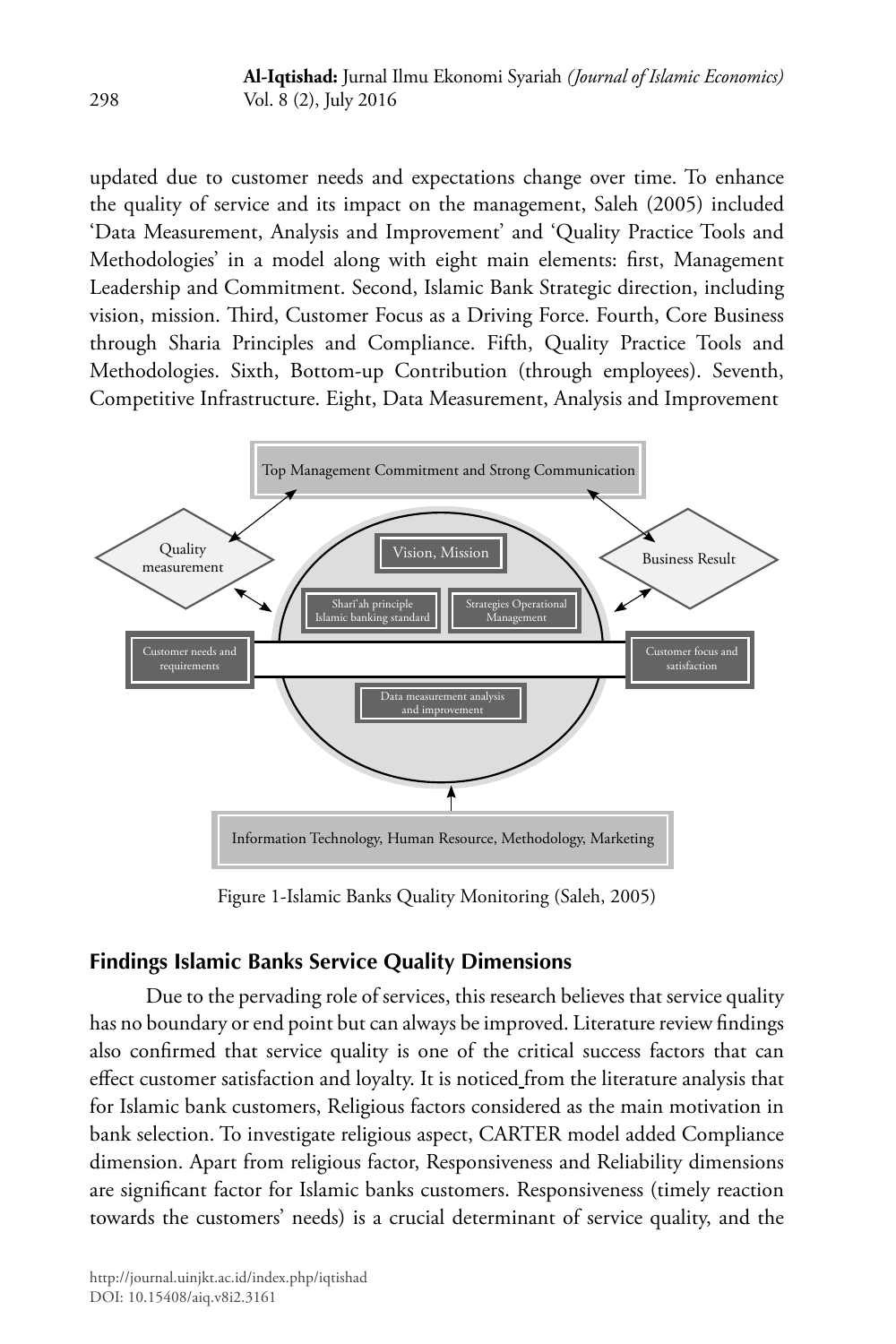lack of this dimension can have, both negative and positive satisfaction element. Predominantly another most important dimension in Islamic banking service quality is Reliability, which relates to process quality, it evaluate whether expected standards and promises are deliver accordingly. Assurance and Tangibility can be addressed as the quality of social interactions and stresses personal attention between the customers and Islamic banks. According to table below Empathy is not a key aspect of Islamic banking service quality.

### **Complexity of service quality evaluations**

To understand the key dimensions of service quality in Islamic banks and measuring the gap between customer expectations and experiences as a determinant of satisfaction, most of the above recent studies used framework of the Service Quality Gap Model of Parasuraman with some modification. It is hard to recognize that whether Islamic bank customers are not satisfied with the level of service or by its randomness in approach? Does inconsistency of one dimension (e.g. tangibility) have an effect on others? Does customer will leave bank, if Islamic bank interior is very fancy, attractive and grand but the staff service is impolite? Or Islamic bank is responding to customer queries but lack connectivity with customer emotions (lack of empathy), in that case customer will leave the bank? What if Islamic bank customers are not using Internet banking service, but perception about Internet banking is positive. Statements about courteous and reliable staff are meaningless if the customer perceives that he/she did not receive the credit card or other request.

Thus SERVQUAL deals with individual dimension without connecting with other dimensions thus narrow in scope. In this case it cannot provide the complete picture of service quality innovation in Islamic banking. *First*, Output of a service is hard to measure**.** The idea of prediction assumes that service quality deals with behavioral intentions, though every individual think, behave, and act in different way (Cronin, Brady, and Hult, 2000). Difference, which comes in at the level of delivery of service due the difference in human behaviour of those offering services and the consumer. No doubts expectations are likely to change over time and expectations involve subjectivity. It occurs when frontline staffs at bank offers assistance to one customer at the counter, that same person cannot offer exactly the same thing to the next customer because of differences in behaviours and query. This is why it is difficult to determine the quality and level of service provided since consumers queries and staff are different at every branch (Beamish and Ashford, 2007,). SERVQUAL does not enable to identify the difficulties, which are associated with outcomes of the service encounter as it focuses on the process of service delivery (Buttle, 1996). *Second*, unstable dimension, vague statements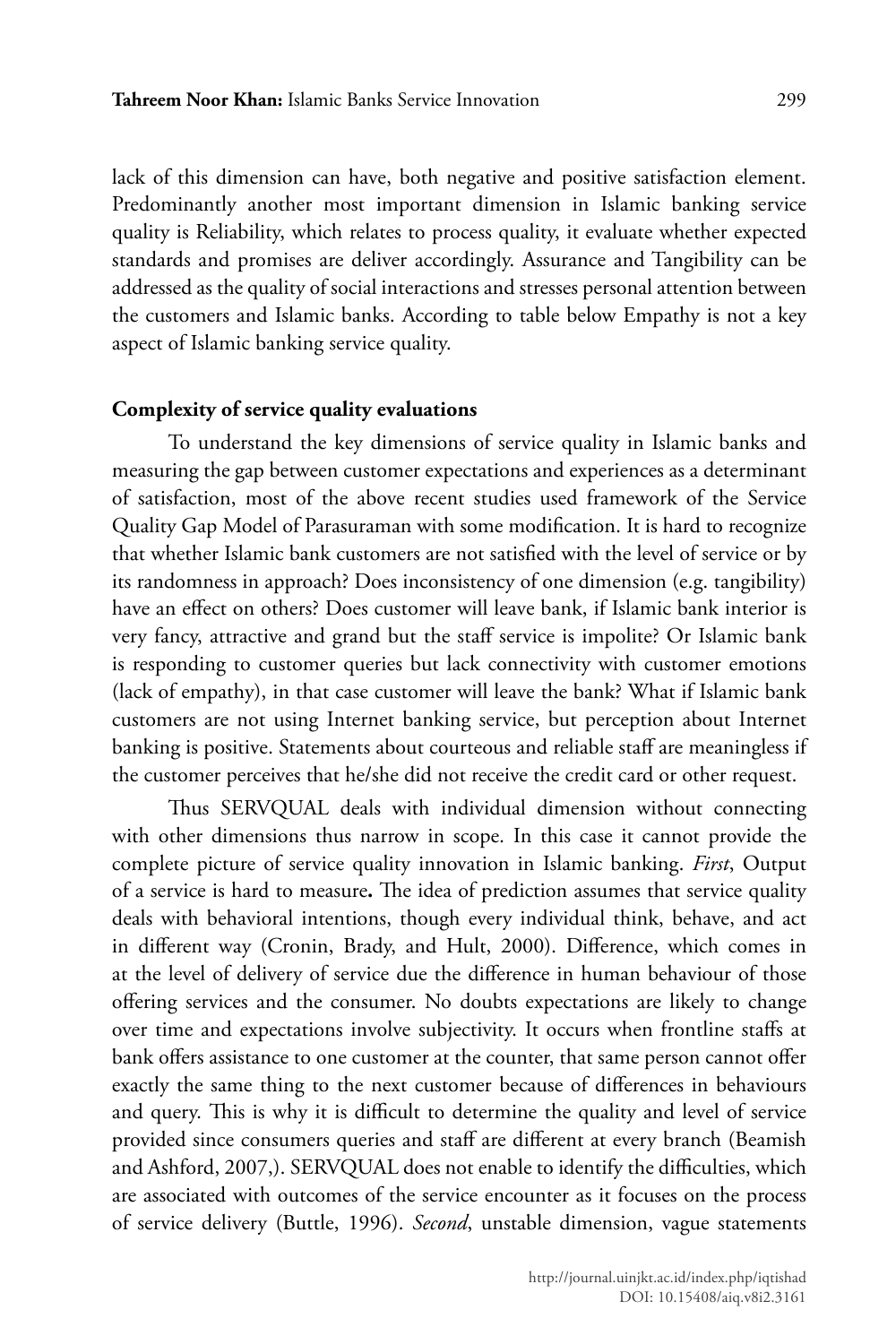and lengthy customer's survey. Along with gap score issue with SERVQUAL instrument, another extensive criticism is related to use of improper wordings and unstable dimension (Cronin and Taylor, 1994; Jiang *et al*, 2002; Babakus and Boiler, 1992). Fawzan (2005) survey used (SB accounting system is good) which can be unclear statement to check with customer, how does customer knows about Islamic bank accounting, whether it is good? Similar context in sentences are found in Tangibility (SB layout nicely done) and Accessibility (moving inside SB is easy) such statements can be subjective. Differences exist in Islamic bank surveys used for measuring service quality, Muslim and Zaidi (2008) stated about banking hours in Tangibility whereas other research adds the similar statement in Accessibility. Buttle (1996) indicate that completing the SERVQUAL questionnaire is a lengthy process (questionnaire one section measures 22 expectations questions and then another section measure the perceptions with respect to the same 22 questions), and that the length of the questionnaire could lead to confusion. This research believes that measuring expectations is unnecessary, as every individual will have idealistic approach. And there will always be a gap in expected and actual service.

*Third*, Lack of service innovation quality models for Islamic banks. Wealth of research investigated the aspect of Islamic banking service, but no concrete suggestions are there to improve Islamic banking service innovation. Most of the surveys are investigating normal statements about customer service, trust/reliability factor, branch location and hours; there is not much to know what is missing in the key services. There is a possibility if same set of questions asked in negative statements (service is delayed or transaction occur with errors). *Fourth*, Sample size should be diverse: Most of the current service quality Islamic bank researches conducted data from one country or one bank; it will be more exploratory if comparison between different Islamic banks and countries will be analysed. *Fifth*, analyse the impact of service quality researches: it should be analyse whether the "Islamic bank service quality researches are conducting for the sake of research" or these academic research findings have an impact in improving Islamic banking service quality. *Sixth*, More dimensions are required: serious other factors need to incorporate such as, customers preference in using mobile applications, social networks and internet bank or strategic social responsibility factor can be included in dimensions: how important is social responsibility dimension compared to the other dimensions in the evaluation of service quality. *Seventh*, does survey talks about customer categories. Literature identifies two types of customers; The first group: strictly follow and stick to the religion "Sharia Loyalists" "and wanted to be with Islamic banking at any cost, second group moderate Muslims who give more priority to service quality and the time value of their savings, floating market"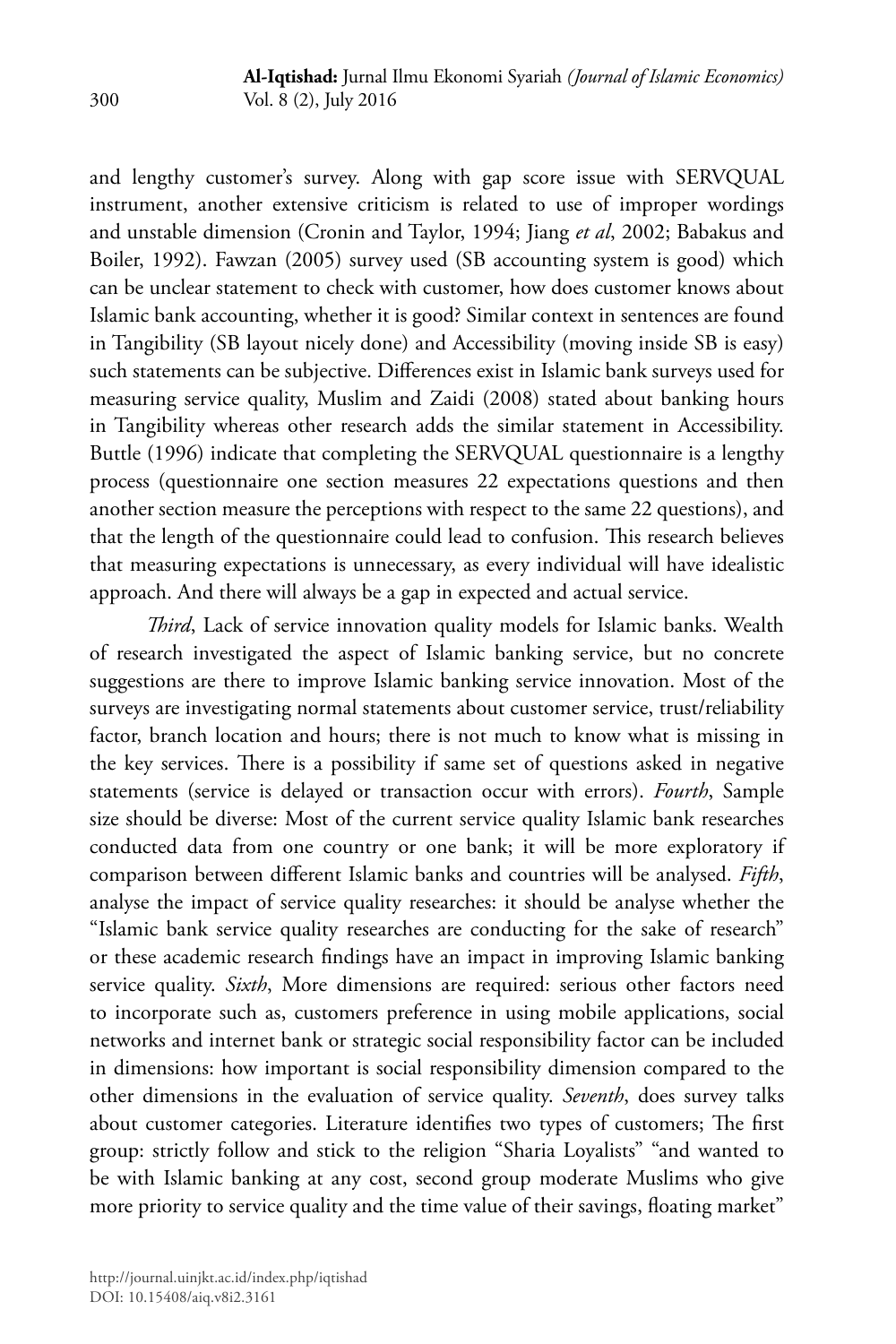or "market trend follower (Abdul Kader, 1993; Adnan, et.al, 2013). Thus, Islamic banks need to be aware of such customer categories but in term of service quality survey one format is used for both categories.

|                                                                                                       | Service<br>Quality                                                                                                                                                                                                                                                                                                                                                                                                                                                                                                                                | Customer<br>Involvement | Customer<br>Satisfaction                                                                                                                                | Customer<br>Retention | Customer<br>Loyalty |
|-------------------------------------------------------------------------------------------------------|---------------------------------------------------------------------------------------------------------------------------------------------------------------------------------------------------------------------------------------------------------------------------------------------------------------------------------------------------------------------------------------------------------------------------------------------------------------------------------------------------------------------------------------------------|-------------------------|---------------------------------------------------------------------------------------------------------------------------------------------------------|-----------------------|---------------------|
| <b>CARTER</b><br><b>DIMENSION</b><br>Compliance<br>Assurance<br>Reliability<br>Tangibility<br>Empathy | <b>Trust</b>                                                                                                                                                                                                                                                                                                                                                                                                                                                                                                                                      | Image                   | Product/service development Switching cost                                                                                                              |                       | Differentiation     |
|                                                                                                       | PROBLEMS IN ISLAMIC BANKS SERVICE QUALITY<br>• Mission and vision statements: Lack of excited service oriented innovative vision-Lack<br>of management commitment to Service Quality<br>• HR practice and training: Lack of hiring process, teamwork, motivation and training<br>Service innovation regime: Lack of communication within management and with<br>customers Lack of research orientation<br>• Effective Marketing and Measurement strategies: Insufficient or exaggerated<br>marketing-Inappropriate measurement and control system |                         |                                                                                                                                                         |                       |                     |
|                                                                                                       | RIBA SERVICE INNOVATION QUALITY<br>Reconfigure Orchestra of Islamic bank services<br>(Championing Islamic service-oriented attitude, identify 'red alert-pain points', if Service<br>Awaken Passion is there then Gaps can be found in strategy planning, implementation<br>and delivering)                                                                                                                                                                                                                                                       |                         |                                                                                                                                                         |                       |                     |
| Responsiveness                                                                                        | <b>Innovation Discovery</b>                                                                                                                                                                                                                                                                                                                                                                                                                                                                                                                       |                         | (Intensive innovation incubator lab is needed for fresh approach: Recruitment process,<br>technology, marketing, products variety, operational process) |                       |                     |
|                                                                                                       | <b>Build Core Competence</b><br>(Ideas and data (information) require to make/win or break/lose, systematic collection of<br>'voice of Islamic bank customers, optimally deploy resources, scale need to be identify to<br>measure the treasure and differentiation acceptance)                                                                                                                                                                                                                                                                   |                         |                                                                                                                                                         |                       |                     |
|                                                                                                       | <b>Ambitious Islamic Governance</b><br>(Operational excellence vision by focusing on ethical and religious elements- external<br>and internal experts, leaders, front line staff, Shariah scholar, customers should strategize<br>Service Quality Innovation by Communication, Commitment, Collaborate, High<br>Energy, Transparency, Accountability)                                                                                                                                                                                             |                         |                                                                                                                                                         |                       |                     |

Along with CARTER scale, to master the intricacies, Islamic banks need to make a serious attempt to bring newness, fresh insight in every dimension of their service quality process. The connectivity of service quality with satisfaction and loyalty will remain a key problem if concern areas of management and services are not identified.

To deliver 'above and beyond'*,* this research propose "*RIBA Service IQ"* in which Islamic banks should emphasis in building customer trust by offering what Islamic bank promise, by reconfiguring orchestra of Islamic bank services, discovery innovation at all organizational level, build core competence and by having Islamic management and governance.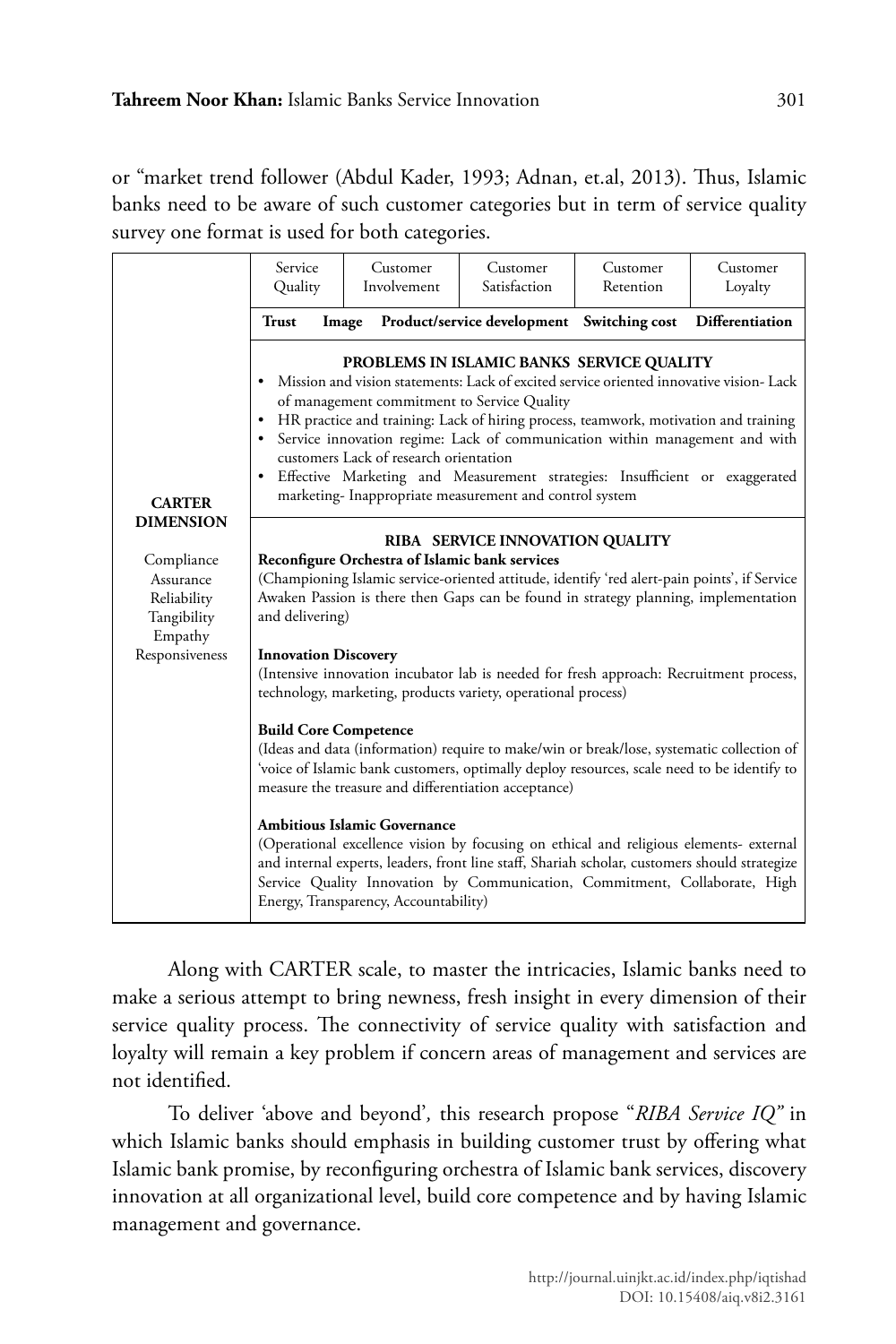### **Conclusion**

Service quality and customer satisfaction are highly correlated, and it further lead to customer retention. Thus interaction between customers and Islamic banks should be on respectful and acceptable terms by balancing between outcome of service (interaction with customer and staff); and service delivery process (comply with standards). Islamic banks need to adopt, integrated service framework to enhance internal coordination, planning, and implementation, which covers the strategy focus, employee, tools, technology and working process. On the basis of above articles, we find there is not much research done about the initiatives taken by Islamic banks for service quality innovation, most of the Islamic banking researches use CARTER service quality dimension (introduced 30 years back). All elements of CARTER are important as they are connected to each other: for example Responsiveness factor should have empathy element to make service more valuable. Similarly, Compliance factor is a major dimension to enhance Credibility and Assurance factor*.*

This research believes that overall, there is no 'one best way' to apply and measure performance of service quality models in Islamic banking sector. Despite the importance of service quality models assign to customer satisfaction discussed and examined in some worthy literatures of Islamic bank above, this research believes that without proper 'service direction and guidance' the benefits to organizations will be difficult to realise in practice. Islamic bank need 'correctors' for service innovation gaps, information is required for that. They should not use 'ready to go' idea instead they should find 'block buster idea' which can give them competitive advantage. Furthermore, by incorporating right measurement tool and transparency in governance element continuous improvement in delivering quality service is possible.

The uniqueness of this research is, it identifies the service quality dimensions which are found in existing literature related to Islamic bank context and suggested conceptual framework to enhance the service innovation quality aspect. Further research and case study can be done to compare the attributes of service quality innovation in Islamic banks. Call for a new direction in Islamic bank service innovation quality research can assist in alleviating the current block and stalemate.

### **References**

Aaker, D. (1996). *Building Strong Brands*. New York: The Free Press.

Abduh, M. & A.A.M. Othman. (2014). Service Quality Evaluation of Islamic Banks in UAE: An Importance-Performance Analysis Approach. *Journal of Islamic Economics, Banking and Finance,* Vol. 10 No. 2: 111-120.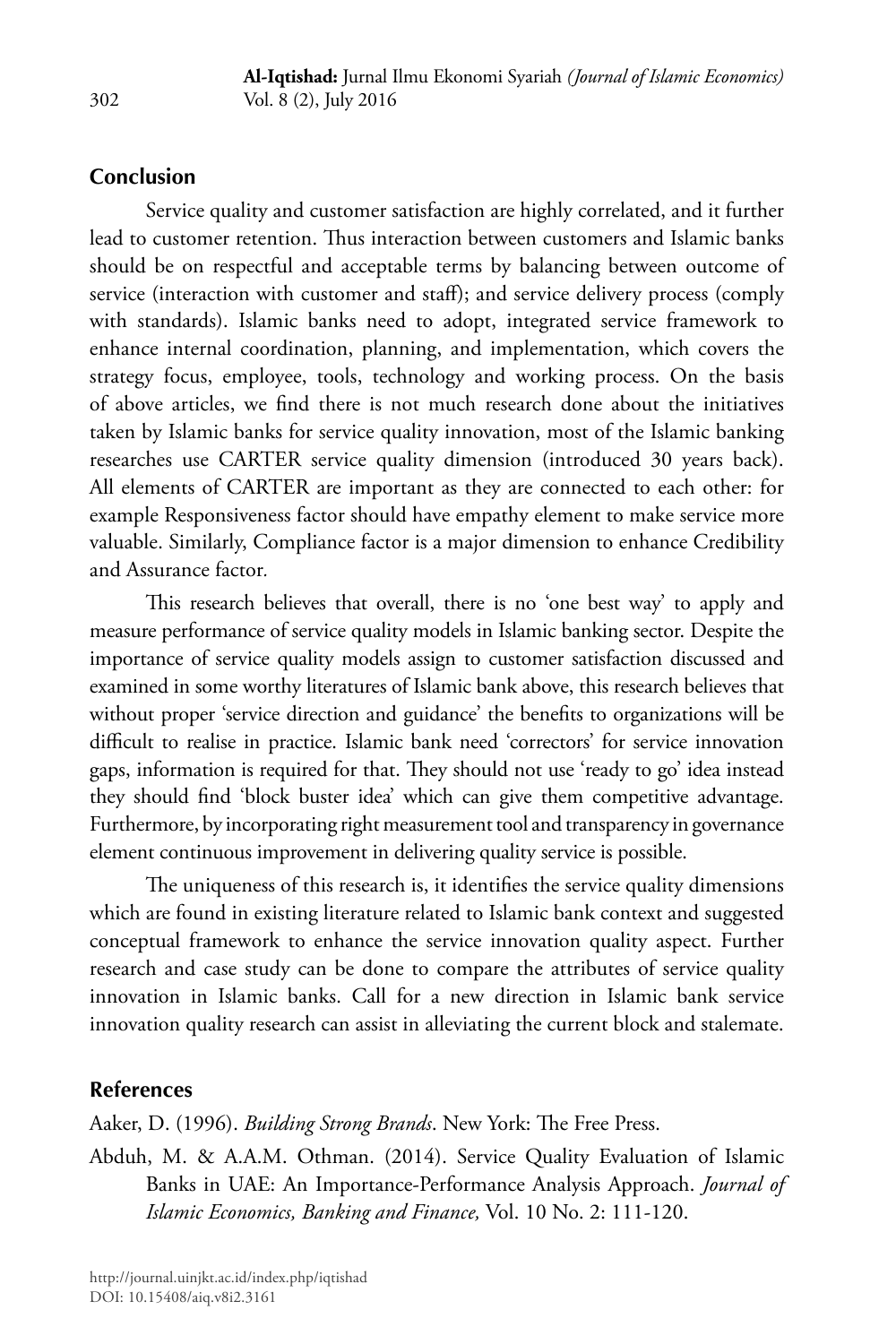- Abduh, M. (2011). Islamic Banking Service Quality and Withdrawal Risk: The Indonesian Experience. *International Journal of Excellence in Islamic Banking and Finance*. Vol. 1. No 2: 121-130.
- Abdul Ghafoor, A. & A. Maliha. (2014). Consumer Behaviour toward Islamic Banking in Pakistan. *European Journal of Accounting Auditing and Finance Research*. Vol. 2 (9): 42-65.
- Abdel Kader, A. & K. Norizan. (2009). Measuring perceived service quality in Qatari Islamic banks. *International Business and Entrepreneurship Development*. Vol. 4 (1): 71-80.
- Adnan, A.A, Noor, et.al. (2013). Bank Choice Behaviour among Malaysian Muslims: A Qualitative Approach. *International Research Journal of Social Sciences.* Vol. 3 (2): 1-8.
- Agha, T.I. & A. Ali. (2013). Assessing Service Attitude: Service Quality Measures Taken by Islamic Banks in Pakistan. *IOSR Journal of Business and Management*. Vol. 8 (1): 61-68.
- Akram, Al-Jazzazi & S. Parves. (2015). Banking Service Quality in the Middle Eastern and GCC Countries: Understanding the Future Research Directions. *Asian Journal of Business Research*. Special issue: 71-80.
- Asif, A. & A. Zaheer. (2014). Service Quality Dimensions of Islamic Banks: A Scale Development Approach. *Global Journal of Management and Business Research: Administration and Management*. Vol. 14. No. 5: 411-420.
- Babakus & G.W. Boller. (1992). An empirical assessment of the SERVQUAL scales *Journal of Business Research.* Vol. 24. No.3: 253-68.
- Bashir, M.S. (2013). Analysis of Customer Satisfaction with the Islamic Banking Sector: Case of Brunei Darussalam*. Asian Journal of Business and Management Sciences*. Vol. 2 No. 10: 38-50.
- Berry, L & P. Zeithmal. (1991). *Marketing Services: Competing through Quality*. New York: Prentice Hall.
- Berry, L & P. Zeithamal. (1993). Building a New Academic Field–The Case of Services Marketing. *Journal of Retailing* Vol. 69: 13-69.
- Buttle, F. (1996). Unserviceable Concepts in Service Marketing, *The Quarterly Review of Marketing* Vol.11 No.3: 8- 14.
- Cheng, W.H. et.al. (2011). Bank Selection Criteria and Service Quality of Islamic Banking: A Comparison between Muslim and Non-Muslim Students and its effect on Student Satisfaction. *Jurnal Ekonom*, Vol 14. No 3: 181-190.
- Dusuki, A.W. & N.I. Abdullah. (2006). The Ideal of Islamic Banking: Chasing a Mirage? INCEIF Islamic Banking and Finance Educational Colloquium, Bank Negara Malaysia, Kuala Lumpur. 3 Apr.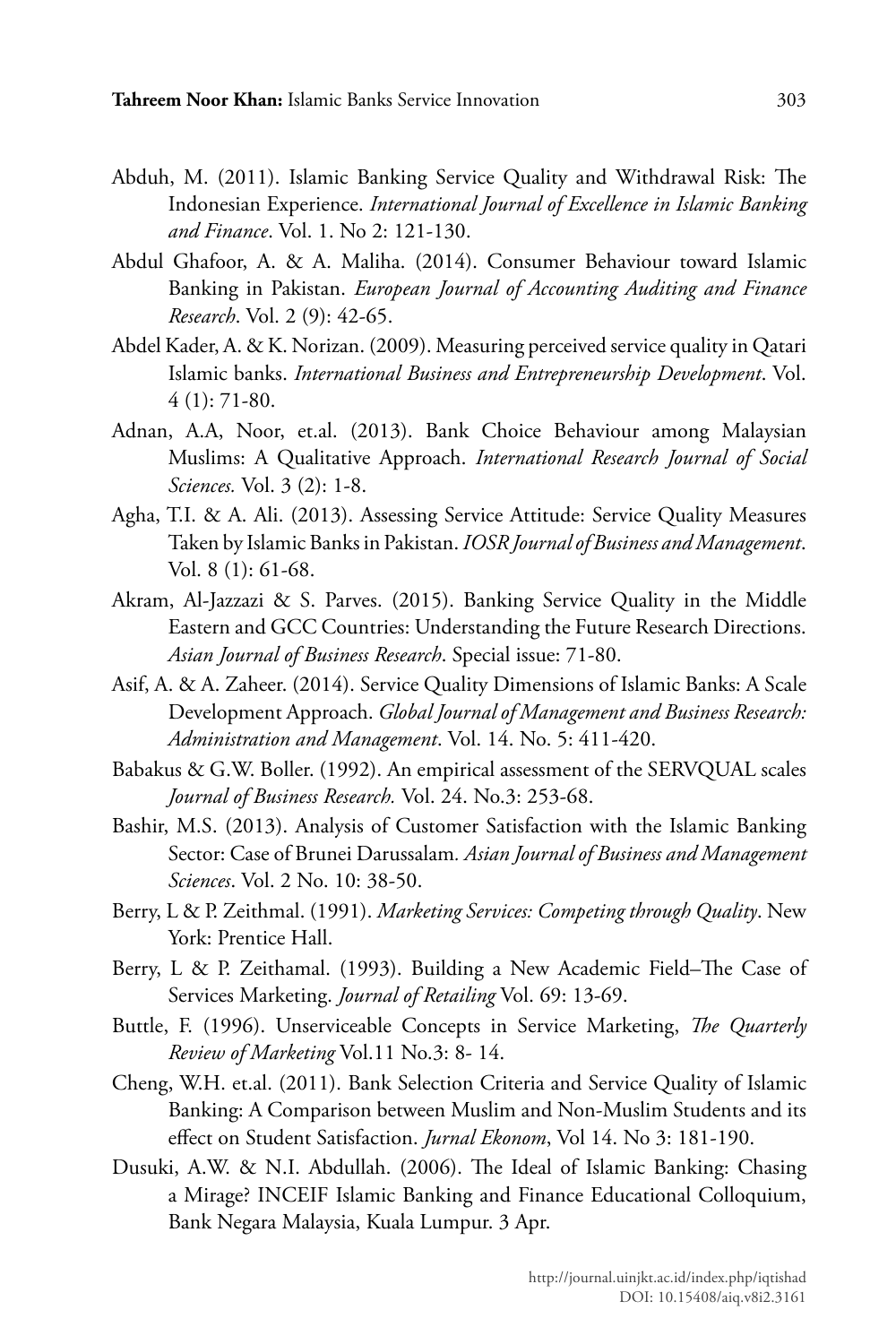- Dusuki, A.W. & N.I. Abdullah. (2007). Why do Malaysian Customers Patronize Islamic Banks? *International Journal of Bank Marketing* Vol. 25. No. 3: 142- 160.
- Erol, C. et.al. (1990). Conventional and Islamic Bank: Patronage Behavior of Jordanian Customers. *International Journal of Bank Marketing* Vol. 8: 25-35.
- Faizan, A. & Y. Zhou. (2013). An Assessment of the Perceived Service Quality: Comparison of Islamic and Conventional Banks at Pakistan. *International Journal of Innovation and Business Strategy*. Vol. 2: 121-130.
- Gambo, M. (2013). Customer Perception of the Effectiveness of Service Quality Delivery of Islamic Banks in Nigeria: An Evaluation of Jaiz Bank. *Journal of Marketing and Consumer Research*. Vol.1: 51-60
- Grais, W. & M. Pellegrini. (2006). *Corporate Governance and Sharī'ah Compliance in Institutions offering Islamic Financial Services*. Policy Research Working Paper 4054. Washington: World Bank.
- Grais, W & M. Pellegrini. (2006). *Corporate Governance in Institutions Offering Islamic Financial Services Issues and Options*. Working Paper Ser. 4052. Washington: World Bank Policy Research.
- Haque, A. et.al. (2009). Factor Influences Selection of Islamic Banking: A Study on Malaysian Customer Preferences. *American Journal of Applied Sciences.* Vol. 6 (5): 922-928
- Haque, A. et.al. (2014). Total Quality Management Practices in the Islamic Banking Industry: Comparison between Bangladesh and Malaysian Islamic Bank. *International Journal of Ethics in Social Sciences*. Vol. 2 No. 1: 6-16.
- Haron, S. et.al. (1994). Bank Patronage Factors of Muslim and Non-Muslim Customers. *International Journal of Bank Marketing* Vol. 12. No.1: 32-40.
- Hidayat, R. et.al. (2015). Effects of Service Quality, Customer Trust and Customer Religious Commitment on Customers Satisfaction and Loyalty of Islamic Banks in West Java. *Al-Iqtishad*: *Jurnal Ilmu Ekonomi Syariah (Journal of Islamic Economics)*. Vol. 7 (2): 151-164.
- Ioanna, P.D. (2002). The Role of Employee Development in Customer Relations: The Case of UK Retail Banks. *Corporate Communication* Vol. 7 No.1: 62-77.
- Irwan, M. et.al. (2013). Islamic Bank Service Quality and Trust: Study on Islamic Bank in Makassar Indonesia. *International Journal of Business and Management;* Vol. 8 (5): 411-420.
- Izah, M.T. and A.B.N. Mazlina. Islamic Banking Operations: Preparing the Fit for Internationalization. *Journal of Islamic Economics, Banking and Finance*, Vol. 5 (3): 51-60.
- Jiang, J.J. et.al. (2002). Measuring information system service quality: SERVQUAL from the other side. *MIS Quarterly*, Vol. 26 No.2: 145-166.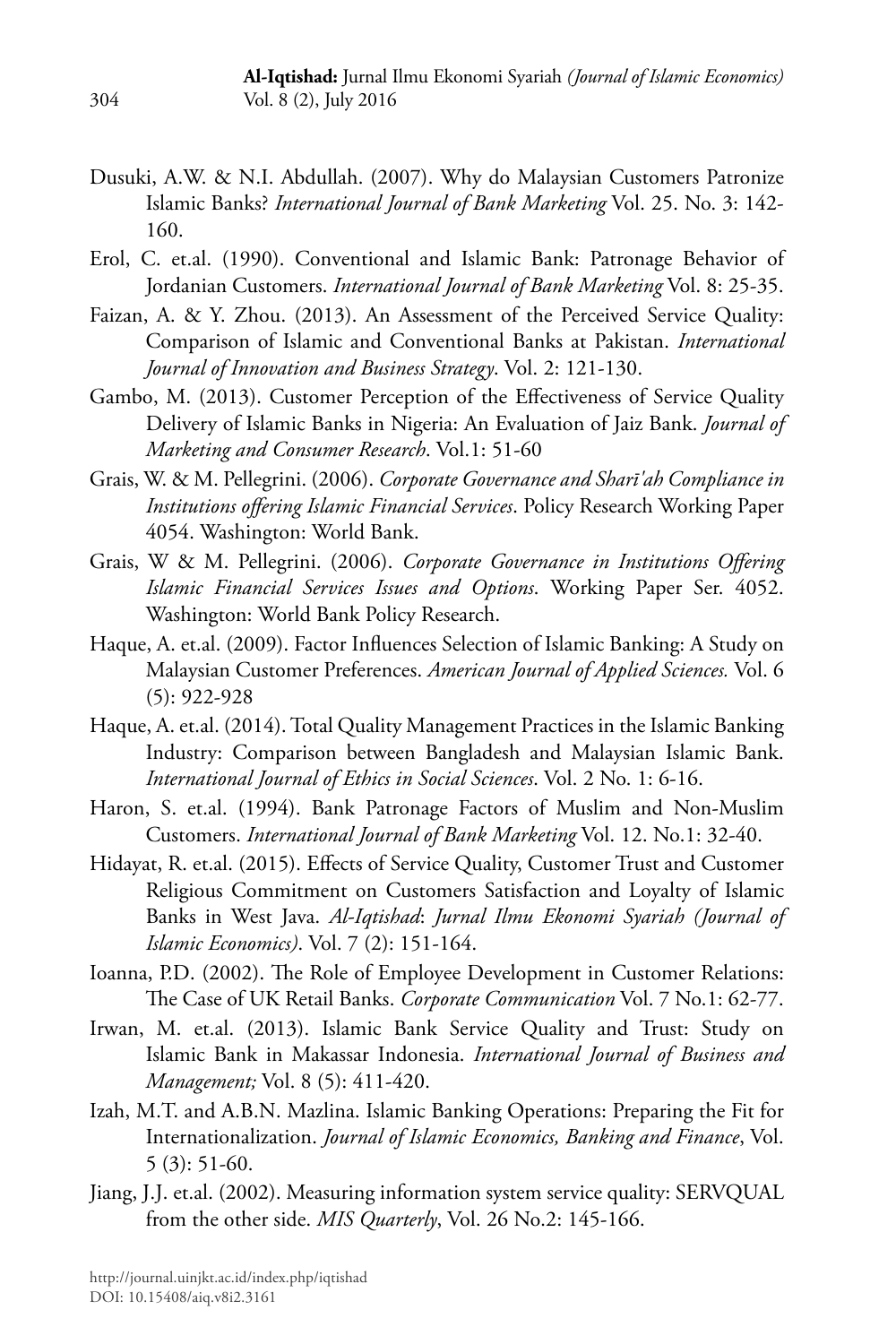- Kahf, Monzer. (2004). Success Factors of Islamic Banks. Brunei Symposium on Islamic Banking and Finance, Brunei. Jan.
- Kamal, N. et.al. (2013). Customers Awareness and Satisfaction of Islamic Banking Products and Services: Evidence from the Kuwait Finance House. *International Journal of Marketing Studies*; Vol. 5: 6-20.
- Loo, M. (2010). Attitudes and Perceptions towards Islamic Banking among Muslims and Non-Muslims in Malaysia: Implications for Marketing to Baby Boomers and X-Generation. *International Journal of Arts and Sciences.* Vol*.* 3 (13): 453- 485.
- Muslim, Amin., and Zaidi Isa. (2008). An examination of the relationship between service quality perception and customer satisfaction A SEM approach towards Malaysian Islamic banking. *International Journal of Islamic and Middle Eastern Finance and Management*. Vol. 1 No. 3, pp. 191-209.
- Naeem Akhtar, M. et.al. (2011). Relationship Between Customer Satisfaction and Service Quality of Islamic Banks. *World Applied Sciences Journal* Vol.13 (3): 453-459.
- Naveed, A. et.al. (2014). Managing Service Quality Customer Loyalty and The Role of Relationship Length. *International Letters of Social and Humanistic Sciences* Vol. 38: 70-81.
- Nevine, Sobhy Abdel Megeid. (2013).The Impact of Service Quality on Financial Performance and Corporate Social Responsibility: Conventional Versus Islamic Banks in Egypt. International Journal of Finance and Accounting. Vol.2 No.3, pp.150-163.
- Norma, Md. Saad. (2012). Comparative Analysis of Customer Satisfaction on Islamic and Conventional Banks in Malaysia. Asian Social Science Vol. 8, No. 1: 41-50.
- Nyeck, S. et.al (2002). 10 years of service quality measurement: reviewing the use of the SERVQUAL instrument. *Cuadernos de Difusion*: pp: 101-107.
- Othman, A. & O. Lynn. (2001). The Multidimensionality of Carter Model to Measure Service Quality in Islamic Banks: A Case Study in Kuwait Finance House. *International Journal of Islamic Financial Services* Vol. 3 (4): 311-320.
- Parasuraman, et.al. (1985). A Conceptual Model of Service Quality and its Implications for Future Research. *Journal of Marketing* Vol. 49. No.4: 41-50.
- Ramdhani, M.A. et.al. (2011). The Influence of Service Quality Toward Customer Satisfaction Of Islamic Sharia Bank. *Australian Journal of Basic and Applied Sciences*, Vol.5 (9): 1099-1104.
- Rashid, S. et.al. (2014). Impact of Service Quality on Customer Loyalty in Islamic Banking Sector of Pakistan: A Mediating Role of Customer Satisfaction. *Journal. Basic. Applied. Science. Research,* Vol. 4 (2): 135-143.